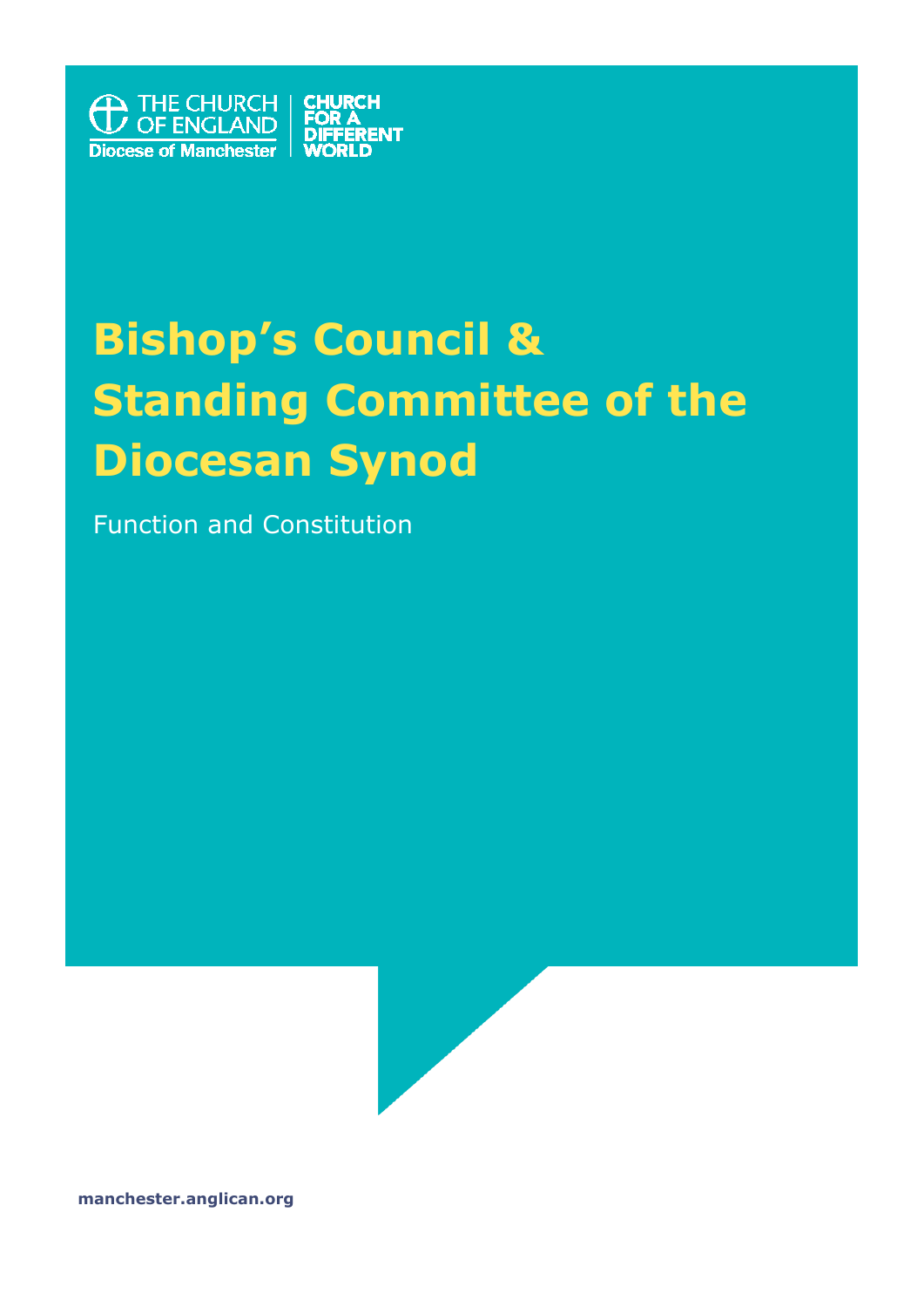## **Bishop's Council Functions**

The Bishop's Council and Standing Committee is a statutory committee of the Diocesan Synod, established under Church Representation Rule 34 (1) (k), which discharges some of the advisory and consultative functions of the Synod (Section 4 of the Synodical Government Measure 1969). Its functions in relation to the Diocesan Synod are as set out in Diocesan Synod's Standing Order 75 (reproduced below):

Functions:

- 1. to plan the business of the synod, to prepare the agenda for its sessions and to circulate to members information about matters for discussion;
- 2. to initiate proposals for action by the synod and to advise it on matters of policy which are placed before it;
- 3. to advise the president on any matters which he may refer to the committee;
- 4. subject to the directions of the synod to transact the business of the synod when it is not in session;
- 5. to appoint members of committees or nominate members for election to committees, subject to the directions of the synod;
- 6. to carry out such other functions as the synod may designate to it.

#### Financial Aspects:

- 1. The Members of Bishops Council shall act as directors (for the purposes of company law) and trustees (for the purposes of charity law) of the Manchester Diocesan Board of Finance
- 2. When meeting as the Directors, the meeting shall be chaired by the Chair or vice Chair of the DBF
- 3. Such meetings shall be known as meetings of The Board of Directors
- 4. The Meeting of the Directors will
	- a) Determine strategy and policy in relation to:
		- i. Clergy Stipends (in line with Synodical Ministry deployment policy)
		- ii. Revenue Budgets
		- iii. Capital Budgets
		- iv. Investments
		- v. The Parish Share system
		- vi. Risk Management
	- b) Monitor the implementation of policy
	- c) Approve draft budget submissions for approval by the Board of Finance and Diocesan Synod
	- d) Receive and approve the annual Consolidated Financial Statements
	- e) Agree financial sub-structures
	- f) Consider any business referred by the DBF, Synod, Bishop's Council or the Finance sub structures
- 5. Each meeting will receive a report from the Finance and General Purposes Sub-Committee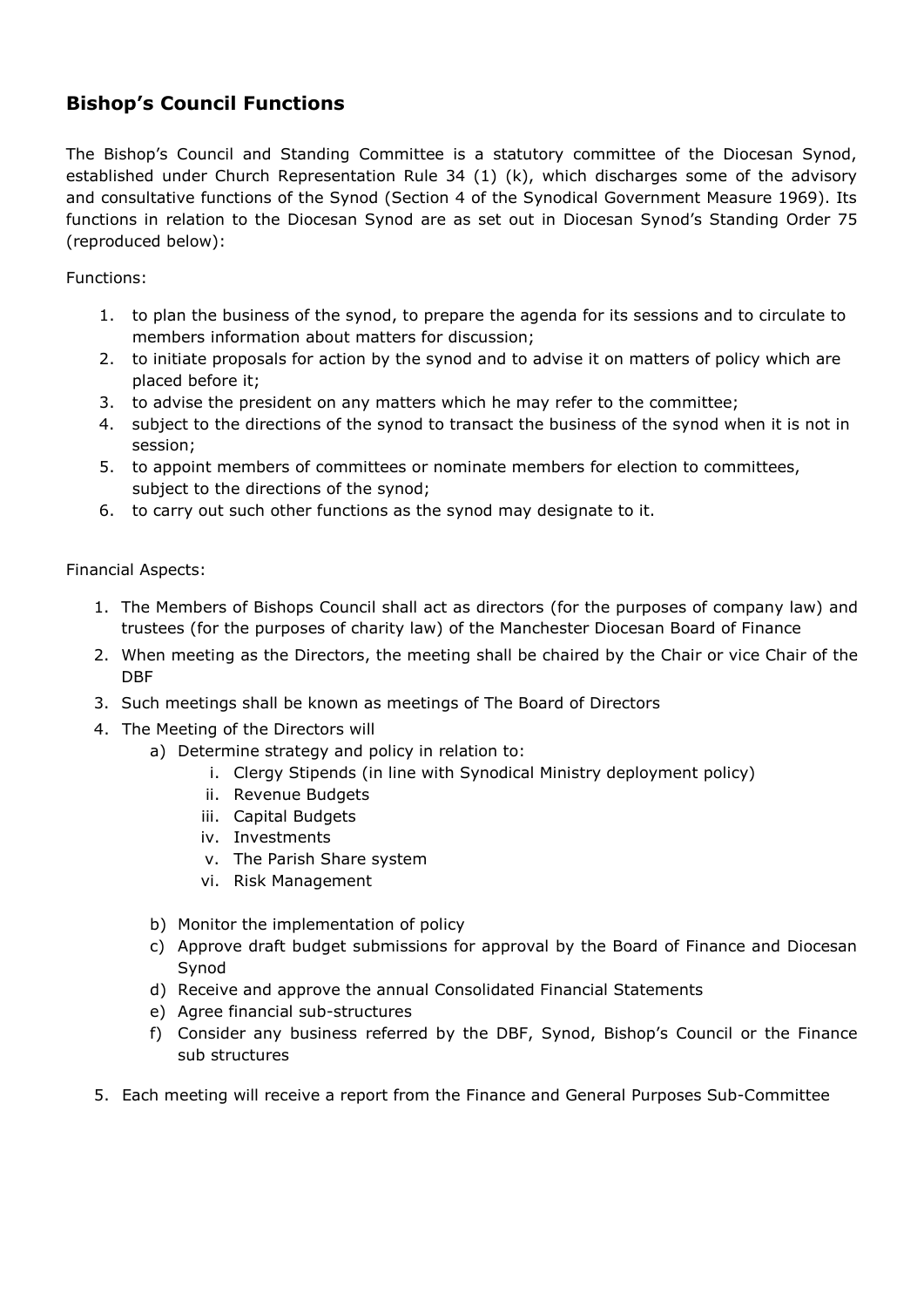## **Bishop's Council Constitution**

#### **1) Criteria used in shaping the constitution**

- There should be broad parity between lay and ordained members of the Council.
- Around two thirds subject to periodic election or synodical appointment and one third holding ex-officio membership
- Members should have the skills necessary to discharge the responsibilities of the Council
- The Council should be no larger than is necessary for the appropriate level of representation and effective operation
- There should be opportunities to refresh the membership (with appropriate learning and development opportunities)
- The Council membership should as far as possible reflect the diversity of the diocese
- There should be clarity in the expectations and responsibilities of people putting themselves forward for Bishop's Council
- The Bishop's Council should be coterminous with DBF trustee function

#### 2) **Composition**

In view of the size of the Ex-officio cohort, a membership of 25 represents the best size to serve the above criteria.

- a) 8 ecclesiastical office holders (3 Bishops, 4 Archdeacons, Dean)
- b) 1 Elected chair of House of Clergy
- c) 4 Elected clergy (1 per archdeaconry)
- d) 1 Elected chair of House of Laity
- e) 1 Elected chair of DBF
- f) 4 Elected lay people (at least one from each archdeaconry)
- g) 6 people (preferably lay) appointed by synod to strengthen diversity, increase financial acumen and bolster underrepresented skills.

The 8 elected (by Archdeaconry) and 6 synodically appointed posts are subject to a three term limit with the proviso that, in the case of insufficient nominations for election, remaining vacancies would no longer be subject to the limit.